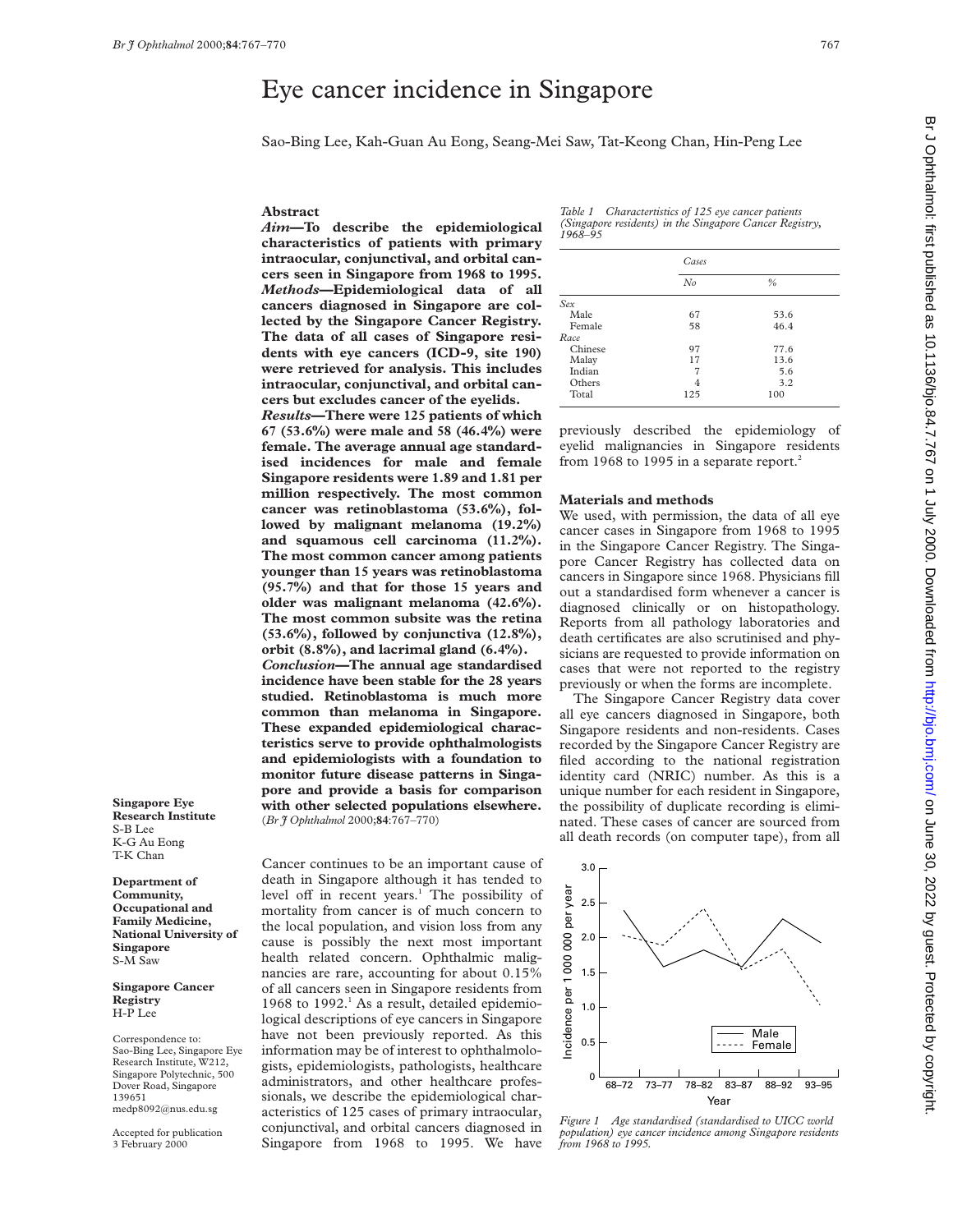

*Figure 2 Average annual age specific eye cancer incidence among Singapore residents from 1968 to 1995.*

hospital discharge summaries, and from all pathology reports. This system ensures all cases of cancer *diagnosed* in Singapore are recorded.

In this report, we describe Singapore residents with cancers of the eye that were coded according to the International Classification of Diseases, ninth revision  $(ICD-9)$ ,<sup>3</sup> site 190. A total of 138 cases were retrieved, of which 13 (9.4%) were not histologically verified. These 13 cases were omitted from the analysis. Calculation of age standardised and age specific incidence were made. The age standardised rates were derived by the direct method using the UICC "world" population.<sup>4</sup> The local population denominators used are based on the *Yearbook of Statistics*, published yearly in Singapore.5 6 The age at diagnosis for two cases was incomplete and, as a result, these two cases were omitted from the analysis when age at diagnosis was a factor involved.

## **Results**

A total of 125 cases were analysed of which 67 (53.6%) were males and 58 (46.4%) were females (Table 1). Of these, 97 (77.6%) were

*Table 2 Histology of eye cancers in cases <15 years of age in Singapore, 1968–95*

| Histology        | No | %    |
|------------------|----|------|
| Retinoblastoma   | 66 | 95.7 |
| Rhabdomyosarcoma |    | 2.9  |
| Other histology  |    | 1.4  |
| Total cases      | 69 | 100  |

*Table 3 Histology of eye cancers in cases >15 years of age in Singapore, 1968–95*

| Histology                | No                 | %    |
|--------------------------|--------------------|------|
| Melanoma                 | 23                 | 42.6 |
| Squamous cell carcinoma  | 14                 | 25.9 |
| Lymphoma                 | q                  | 16.7 |
| Adenoid cystic carcinoma | 2                  | 3.7  |
| Carcinoma, NOS           |                    | 1.85 |
| Adenocarcinoma           |                    | 1.85 |
| Liposarcoma              |                    | 1.85 |
| Retinoblastoma           |                    |      |
| Other histology          | $\mathbf{\hat{z}}$ | 5.55 |
| Total cases              |                    | 100  |
|                          |                    |      |

Chinese and 17 (13.6%) were Malay. There was a bimodal age distribution with a peak in early childhood and another at about 50 years old. In the group less than 15 years old, the median age at diagnosis was 2 years for both sexes. In the group 15 years and above, the median ages were 54 and 50 years respectively for men and women. The majority of the histological diagnoses were retinoblastoma (53.6%), melanoma (19.2%), and squamous cell carcinoma (SCC) (11.2%). The most common histology seen in those younger than 15 years of age was retinoblastoma (95.7% of those <15 years of age). In those 15 years of age or older, the most common histology was melanoma (42.6% of those  $\geq$  15 years of age).

The average age standardised annual incidence rate for males over the 28 year period was 1.89 per million (95% confidence interval 1.03, 3.07 per million), and for females, 1.81 per million (95% confidence interval 0.96, 3.1 per million). Figure 1 shows the trends for age standardised eye cancer incidence among Singapore residents from 1968 to 1995. The rates appear stable for male residents over this 28 year period but there appears to be a decline in the rates for females with time. The average annual incidence rate is plotted for each of the 5 year period, except for the last period, which is the average of 3 years. Figure 2 presents the average annual age specific eye cancer incidence by sex among Singapore residents from 1968 to 1995. There is a clear incidence peak in early childhood for both sexes and a distinct peak in men between 55–59 years of age.

The predominant cancer in those less than 15 years of age is retinoblastoma (95.7%) (Table 2). In contrast, the majority of the cancers in those 15 years of age or older are melanoma (42.6%), squamous cell carcinoma (25.9%), and lymphoma (16.7%) (Table 3). Since age was not clearly recorded in two cases, the total number of cases in Tables 2 and 3 is 123 instead of 125.

Table 4 presents the frequency of the various subsites of site 190—for example, eyeball, conjunctiva, and cornea. These subsites were not clearly documented by some physicians reporting to the Singapore Cancer Registry, hence a small proportion of cases were recorded as "part unspecified" (12%). Retina was the subsite with the highest number of cases primarily because retinoblastoma was the commonest tumour recorded. The various histologies represented in each subsite are shown in Table 5.

*Table 4 Subsites of 125 eye cancers cases in Singapore residents 1968–95*

| Subsite                      | No  | %    |
|------------------------------|-----|------|
| Retina (190.5)               | 67  | 53.6 |
| Conjunctiva (190.3)          | 16  | 12.8 |
| Orbit* (190.1)               | 11  | 8.8  |
| Lacrimal gland (190.2)       | 8   | 6.4  |
| Eyeball <sup>+</sup> (190.0) | 6   | 4.8  |
| Lacrimal duct (190.7)        | 1   | 0.8  |
| Cornea (190.4)               |     | 0.8  |
| Part unspecified (190.9)     | 15  | 12.0 |
| Total                        | 125 | 100  |

\*Connective tissue of orbit, extraocular muscles, retrobulbar tissue; excludes orbital bone.

†Except conjunctiva, cornea, retina, and choroid.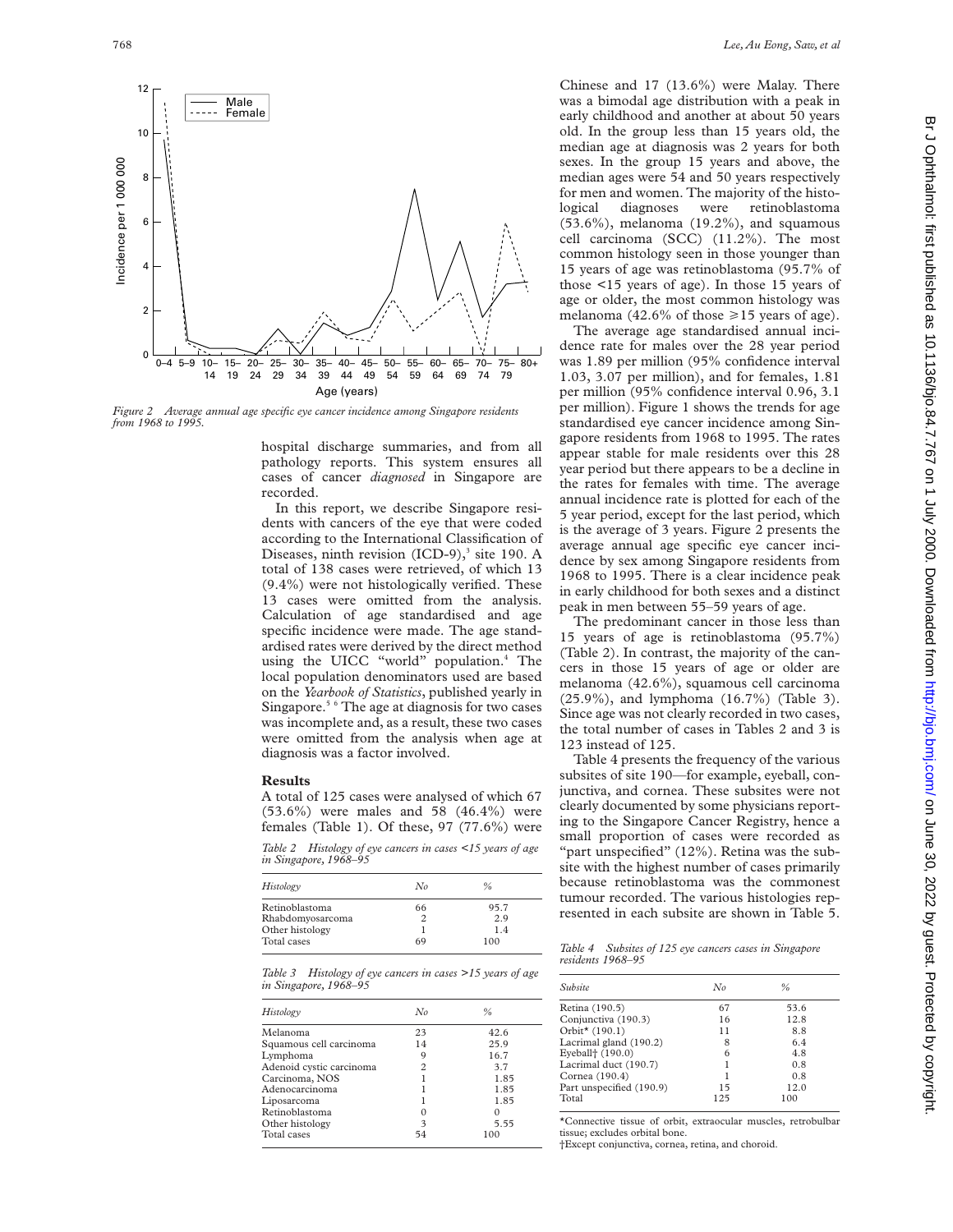*Table 5 Histology by subsites of 125 eye cancer cases in Singapore residents, 1968–95*

|                                  | No                      | $\frac{0}{6}$ |
|----------------------------------|-------------------------|---------------|
| Retina                           |                         |               |
| Retinoblastoma                   | 67                      | 100           |
| Total                            | 67                      | 100           |
| Conjunctiva                      |                         |               |
| Squamous cell carcinoma          | 8                       | 50            |
| Malignant melanoma               | 5                       | 31.25         |
| Carcinoma                        | 1                       | 6.25          |
| Lymphoma                         | 1                       | 6.25          |
| Others                           | 1                       | 6.25          |
| Total                            | 16                      | 100           |
| Orbit                            |                         |               |
| Lymphoma                         | 6                       | 54.55         |
| Rhabdomyosarcoma                 | $\overline{2}$          | 18.18         |
| Malignant melanoma               | 1                       | 9.09          |
| Liposarcoma                      | 1                       | 9.09          |
| Haemangiopericytoma              | 1                       | 9.09          |
| Total                            | 11                      | 100           |
| Lacrimal gland                   |                         |               |
| Adenoid cystic carcinoma         | $\overline{\mathbf{c}}$ | 25            |
| SCC                              | $\overline{c}$          | 25            |
| Lymphoma                         | $\overline{c}$          | 25            |
| Adenocarcinoma                   | $\mathbf{1}$            | 12.5          |
| Others                           | $\mathbf{1}$            | 12.5          |
| Total                            | 8                       | 100           |
| Eyeball                          |                         |               |
| Malignant melanoma               | 6                       | 100           |
| Total                            | 6                       | 100           |
| Lacrimal duct                    |                         |               |
| Malignant melanoma               | 1                       | 100           |
| Total                            | 1                       | 100           |
|                                  |                         |               |
| Cornea                           |                         |               |
| Squamous cell carcinoma<br>Total | 1<br>1                  | 100<br>100    |
|                                  |                         |               |

#### **Discussion**

The data presented have a relatively high rate of histologically verified cases—125 out of 138 cases (90.6%). This compares favourably with other cancer registries—Birmingham, United Kingdom (92%); Victoria, Australia (83%); and Hong Kong (61%) for the same site with ICD code 190 between the years 1983–7.4 The higher the proportion of histological verification of diagnosis, the more confident one can be that the neoplasm existed and, hence, the more accurate the set of data.

The cases described cover patients seen in all hospitals and clinics in Singapore. As described above, cases recorded by the Singapore Cancer Registry are filed according to the national registration identity card (NRIC) number. This eliminates the possibility of duplication as this is a unique number for each resident in Singapore. The registry runs through all death records (on computer tape), all hospital discharge summaries, and all pathology reports to source for cases of cancer. This system ensures all cases of cancer diagnosed in Singapore are recorded.

The average annual incidence rate was 1.89 per million for male residents and 1.81 per million for female residents. This is similar to reported rates in Shanghai (three per million males and two per million females) and in Japan (two per million males and three per million females)<sup>4</sup> between 1983 and 1987. These rates in Asia are generally lower than those described in the West. For example, the rates for New York State residents were 5.4 per million in males and 4.9 per million in females between 1975 and  $1986^7$  and in Canada were 8.1 per million and 6.0 per million for males and females respectively between 1970 and 1982.<sup>8</sup>

Time trends for age standardised eye cancer incidence have remained stable for male residents from 1968 to 1995, a 28 year period (Fig 1). Although there appears to be a decline in the rates for females over this same time, this is not significant. There is a clear peak incidence in average annual age specific rates in those less than 15 years of age in both sexes (Fig 2). The median age of diagnosis in this age group is 2 years for both male and female residents. This distinct peak is contributed by the high incidence of retinoblastoma (95.7%) in this age group and is similar to that seen in other reports.7 9 10 Apart from this peak early in life, there is another other peak later in life seen in both males and females. The trends in annual age specific rates for those above 15 years of age differ from that reported for New York State residents where there was an increase in rates with increasing age from the age of 20. The median age at diagnosis of male Singapore residents 15 years or older is 54 years and in females, 50 years. This compares with 64 years and 66 years among male and female New York State residents respectively.

The most common primary malignancy was retinoblastoma (53.6%), followed by melanoma (19.2%) and SCC (11.2%). This differs from that reported in the New York study—70.4% of melanoma, 9.8% of retinoblastoma, and 9.2% of SCC. Swanson and Cloud also reported that the most common primary eye cancers seen at the University of Alabama between 1958 and 1988 was melanoma (59%), followed by retinoblastoma  $(14\%)$ .<sup>11</sup> In Nigeria, 55% of eye tumours seen between 1980 and 1990 were retinoblastomas.12 In Madras, retinoblastoma was also seen most often, accounting for 32% of cases. This was followed by SCC (25%).<sup>13</sup> It can be seen that the relative frequencies of these histological types vary widely in different countries. It has been observed that most eye cancers are either melanoma or retinoblastoma in predominantly white populations.<sup>10</sup> Among whites, light pigmentation is a risk factor for uveal melanoma<sup>14</sup>; conversely, the disease is rare among blacks.<sup>15</sup> This suggests that ocular melanomas are also related to sun exposure just as cutaneous melanomas are and, hence, are seen in greater numbers in populations with less ocular pigmentation. This relation between uveal melanomas and sun exposure had been proposed by various researchers.<sup>16-19</sup> Singapore has a population consisting of a majority of Chinese, Malays, and Indians (three races with more skin pigmentation than whites in general), and its incidence for melanomas is correspondingly lower than that reported in the West.

Retinoblastoma is classically a disease of infancy and young children. In this study, 95.5% of the patients with retinoblastoma were younger than 5 years old. This is comparable with an American study in which 95% were diagnosed before the age of 5 years.<sup>20</sup> In a study